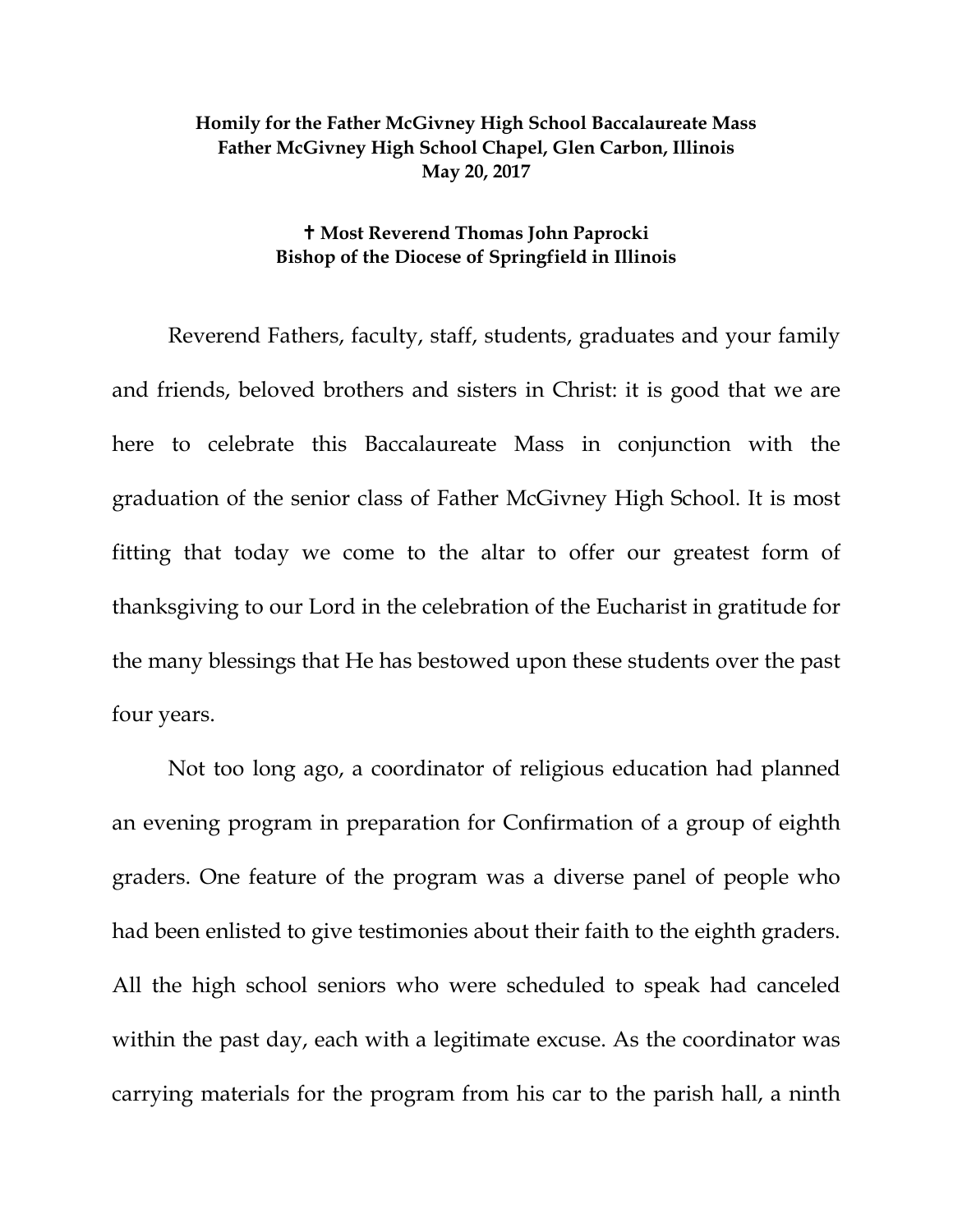grader names Doug came across the parking lot. The coordinator took a bold risk. He said, "Hey Doug, remember the witness panel that spoke to you last year?" "Yeah," Doug answered. The coordinator asked, "Think you could do that?" Pause. "Yeah. . . . I guess I could do that. Who else is doing it?" "It's just you, Doug." Big pause. "When is it?" "About an hour from now." REALLY big pause, and then, "I'll be there." He was barely a year older than the Confirmation class, and with less than an hour to prepare, he gave a great witness talk! How did he do it? A person of faith would recognize that he did it with the help of the Holy Spirit.

Just a few moments ago, we heard our Lord instruct His disciples with the following words from the Gospel of Saint John:

> If you love me, you will keep my commandments. And I will ask the Father, and he will give you another Advocate to be with you always, the Spirit of truth, whom the world cannot accept, because it neither sees nor knows him. But you know him, because he remains with you, and will be in you.

If we take a moment to consider these words of Jesus, it should be easy for us to recognize that when our Lord was speaking to the disciples about sending the Spirit of truth, Jesus was foreshadowing His sending of the Holy Spirit, our advocate and guide. We know that the great gift about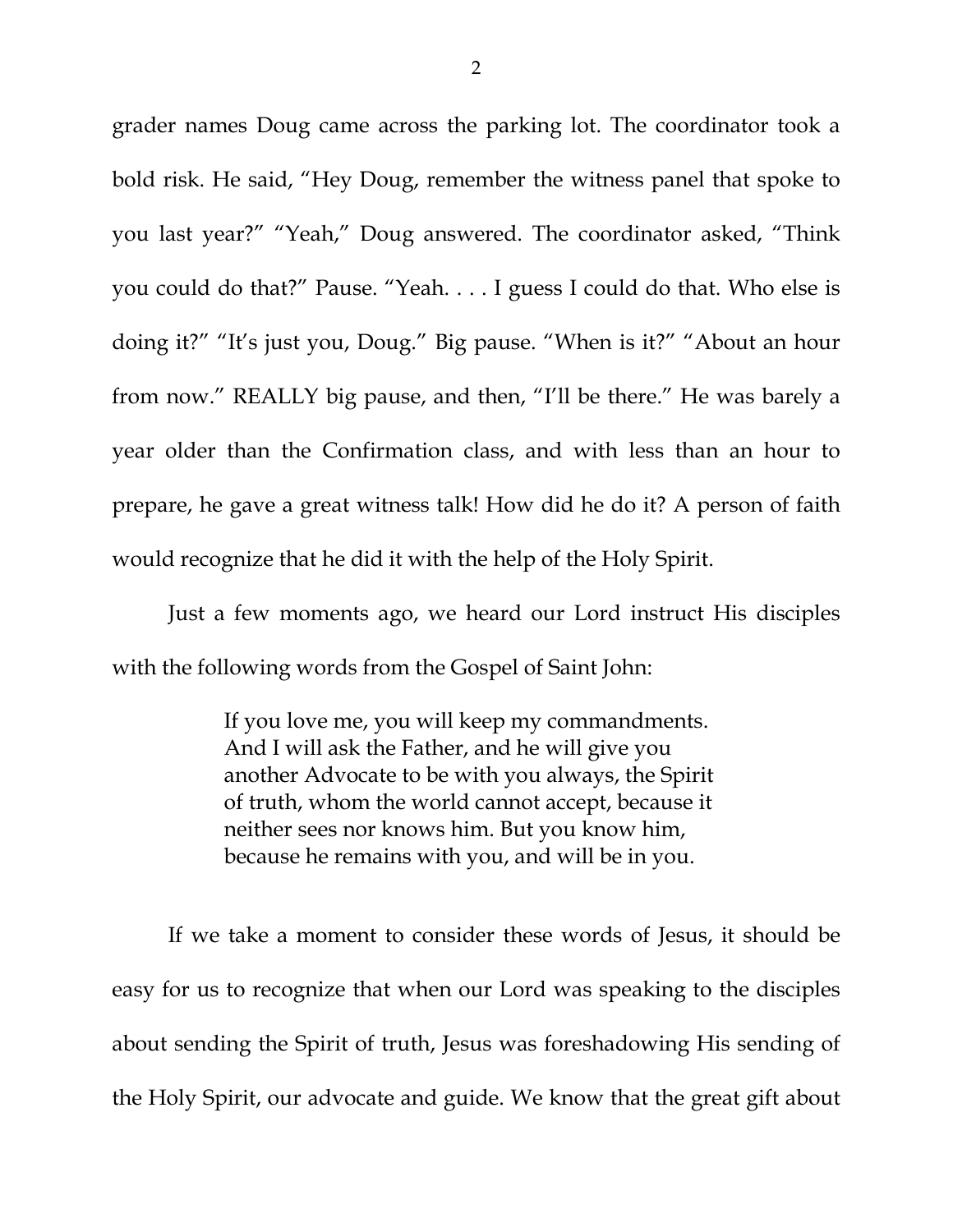which our Lord was speaking was given to us for the first time at Pentecost where the Holy Spirit came to the disciples to strengthen them in their lives of faith. So too has the Holy Spirit been given to you by virtue of your Confirmation to strengthen you in your lives so that you may keep our Lord's commandments and be faithful to the life that Jesus calls you to live.

As people of faith, it is only logical for us to ask ourselves, what it means to keep our Lord's commandments on a daily basis and how we can rely on the grace of the Holy Spirit to sustain us in that goal. Ultimately, the answer to this question lies in our understanding of what it means to be Christ's disciple in today's world.

In order to understand what this means more fully, it is fitting to reflect on the lives that the saints, people who knew what it meant to keep our Lord's commandments and live as His disciples. One saint that articulated what it means to be Christ's disciple in the world today is Saint Teresa of Avila when she said, "Christ has no body now on earth but yours; no hands but yours; no feet but yours. Yours are the eyes through which the compassion of Christ must look out on the world. Yours are the feet with which He is to go about doing good. Yours are the hands with which He is to bless His people." If we use these words as a framework in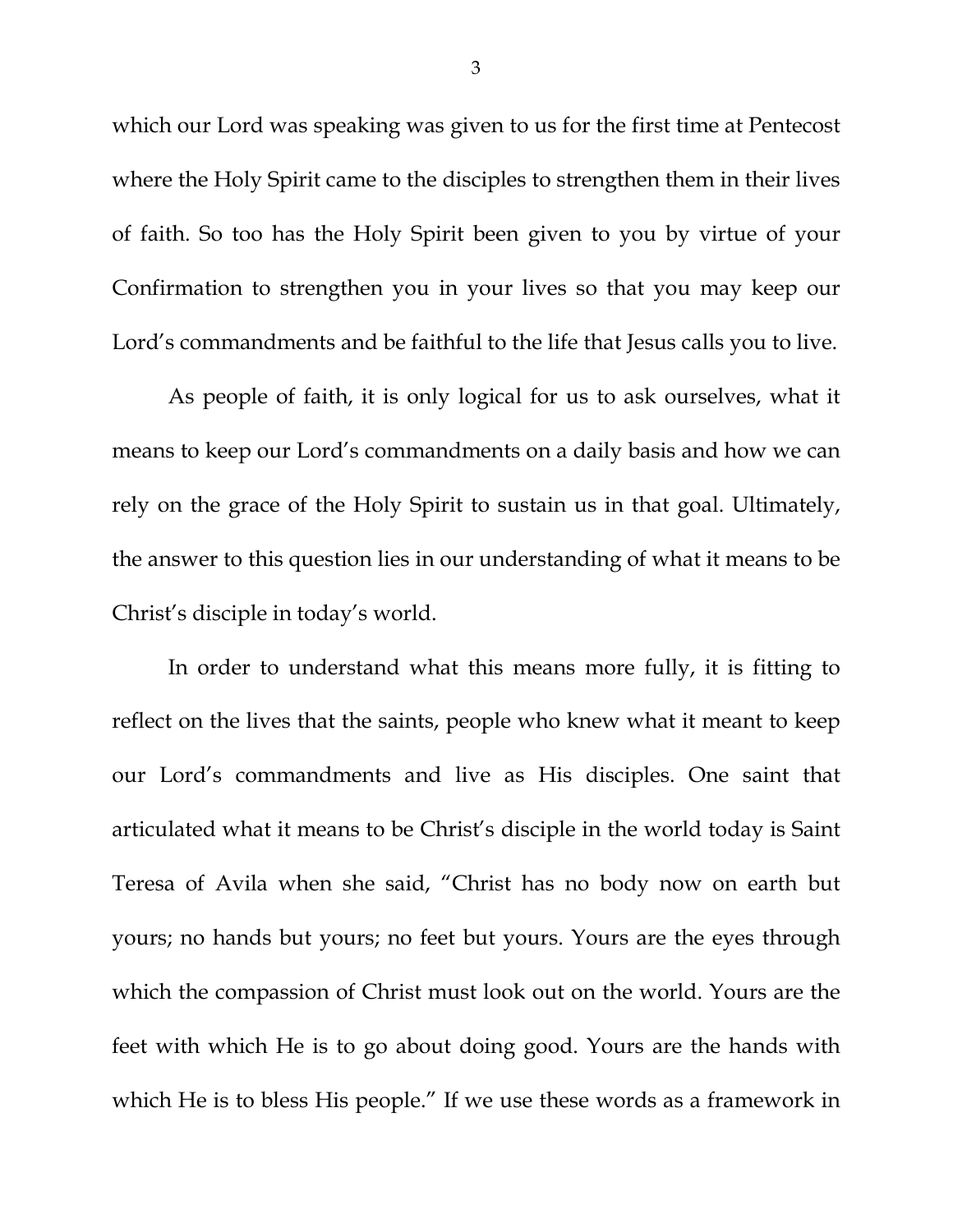which to live our lives and see our obligation to direct our actions to follow Jesus' commandment to love one another as He has loved us, it is then that we open ourselves to the grace of the Holy Spirit to follow Christ as His disciples in today's world.

Another role model to look up to is the namesake of your school, Father Michael McGivney. Although he is not yet canonized as a saint, we hope that he someday will be. On March 15, 2008, Pope Benedict XVI approved a decree recognizing Father McGivney's heroic virtue, thus declaring him "Venerable." A miracle attributed to McGivney's intercession is under investigation at the Vatican. If canonized, he would be the first American-born priest to gain that recognition, although we are also hoping that another American-born priest, Father Augustine Tolton from our own diocese, might receive that recognition. Father McGivney founded the Knights of Columbus, with a small group of parishioners, as a mutual aid society, to provide financial assistance to their widows and orphans in the event of the death of the men of his parish. The organization developed as a fraternal society that grew beyond his parish. He was also known for his tireless work among his parishioners. Father McGivney died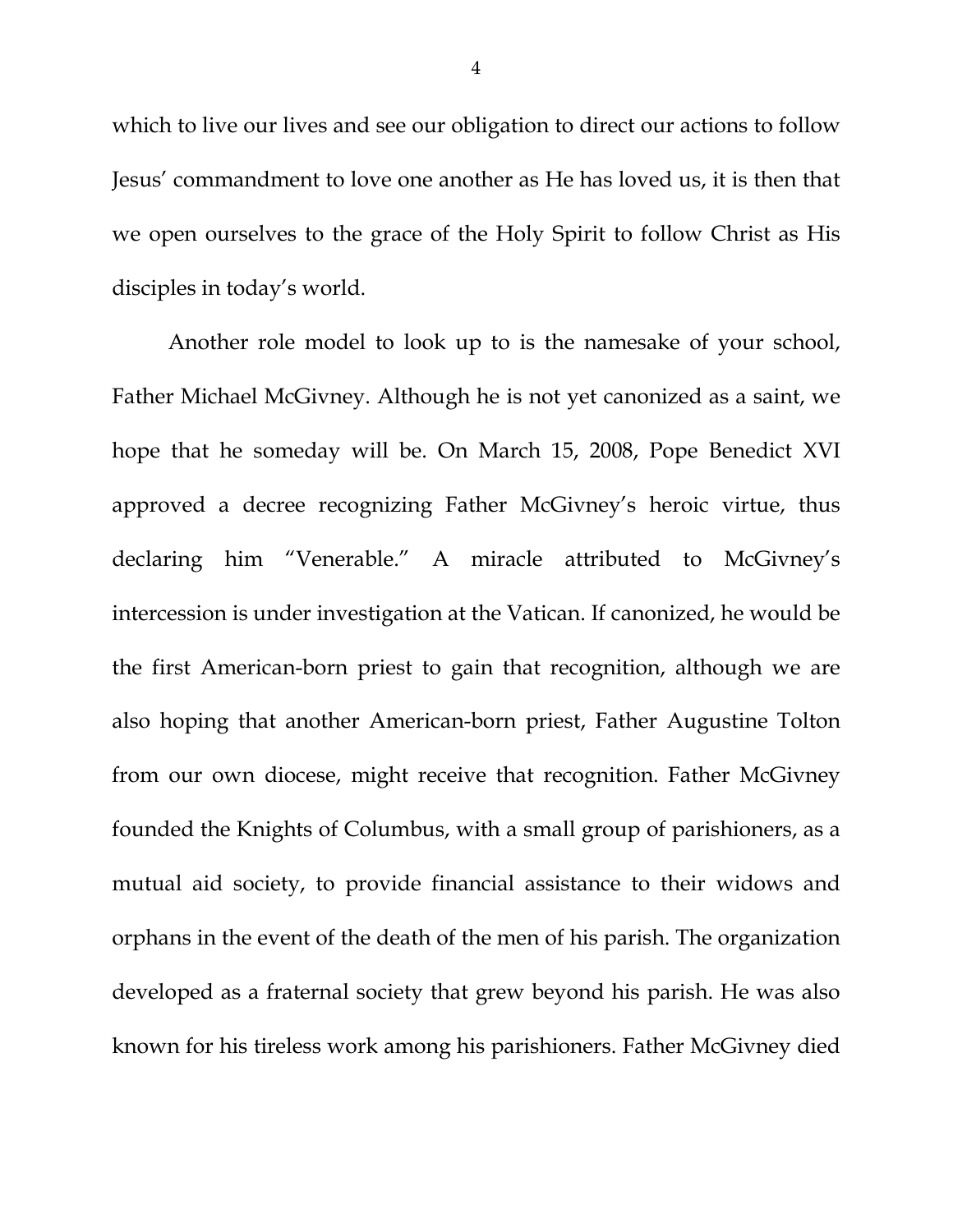from pneumonia on the eve of the Assumption in 1890, when he was only 38 years old. His life of heroic virtue continues to inspire us today.

I would venture to guess that there are many people in your lives who have served as models of discipleship as you have grown up. It is very likely that your parents, your first teachers, have sought to follow the direction of the Holy Spirit in being true to our Lord's commandments throughout the course of your life. Additionally, your teachers, priests and others entrusted with your care and development have guided and you to this moment in time. Now, as you prepare to depart from your years of Catholic education here at Father McGivney High School, it is your turn to take these lessons and use them as an example of how to follow our Lord and live by His commandments in your daily lives.

Please know that, as you embark on this next chapter of your lives, you will enter a world that does not always follow the call of our Lord to be His disciples on a daily basis. As a matter of fact, there will be many voices around you that encourage you to follow a way of life that promotes one's self over the good of others and entices you to indulge your personal pleasures over focusing on the happiness that comes from having a right relationship with God, which leads to the goal of eternal life in Heaven.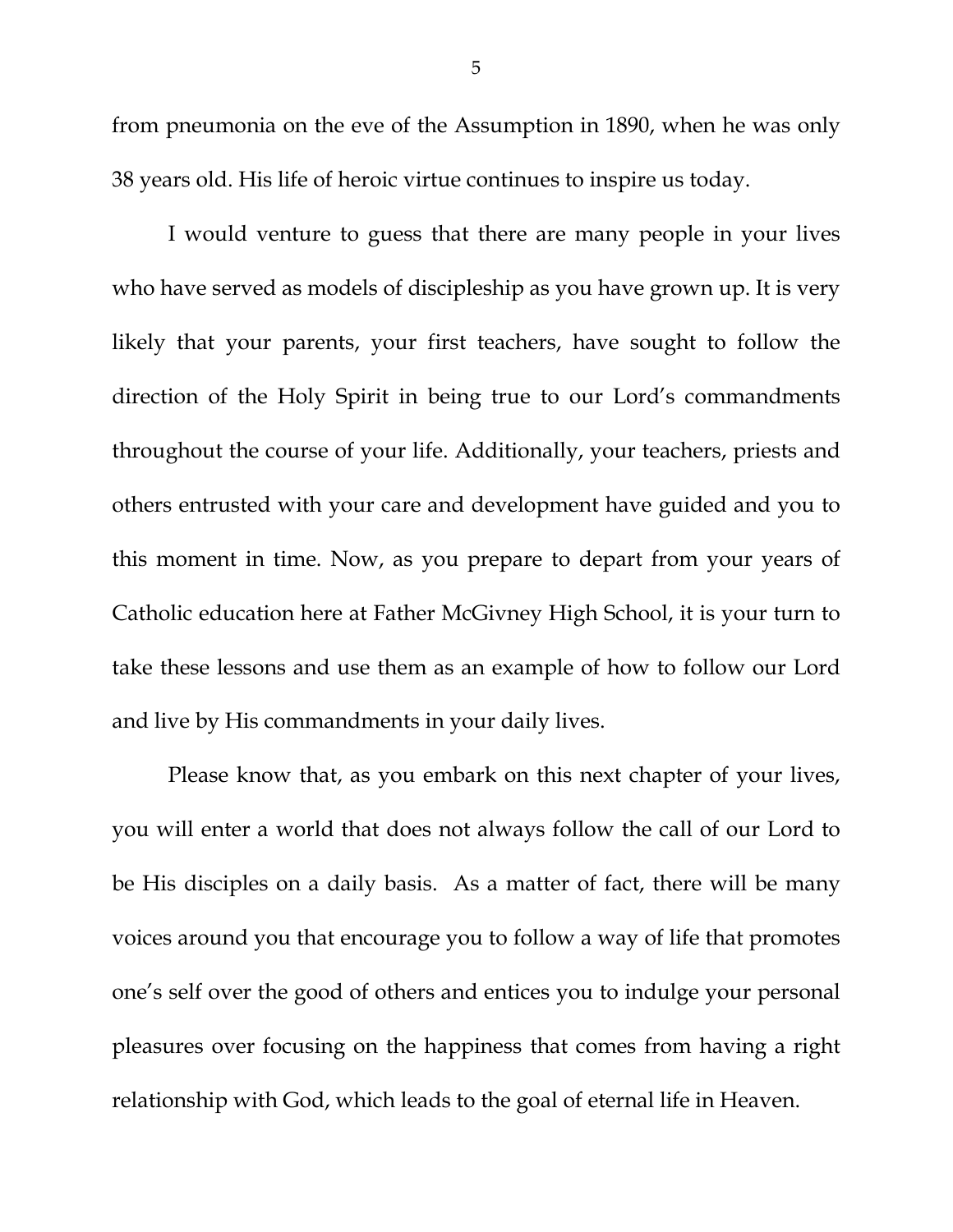You have received a great blessing in your Catholic education, from which you have been given the tools necessary to distinguish between the many voices calling out for you to follow. This formation in your faith, if used properly, will assist you in discerning the path to take in the many situations you will experience and the decisions you will make in the years ahead. By living your life according to the teachings of our Lord, you will come to experience what Christ promises when He says: "I came so that they might have life and have it more abundantly" (John 10:10).

This abundance of life that Christ promises is one that far exceeds anything this world may offer to you. Even though you may find fleeting pleasure in worldly things, they are just that, fleeting; they will not last. Whereas the peace and joy that comes from following our Lord will far exceed the things of this world and will remain for eternity in Heaven, the only goal which really matters for us as Christians.

Since I have had the privilege of confirming many of you, you may remember that at Confirmation Masses I have made it my custom to sing a song in my homily for Confirmation. I feel that the song that I chose this year for Confirmation is quite appropriate for this occasion as well. Last summer at World Youth Day in Krakow, Poland, about 20,000 young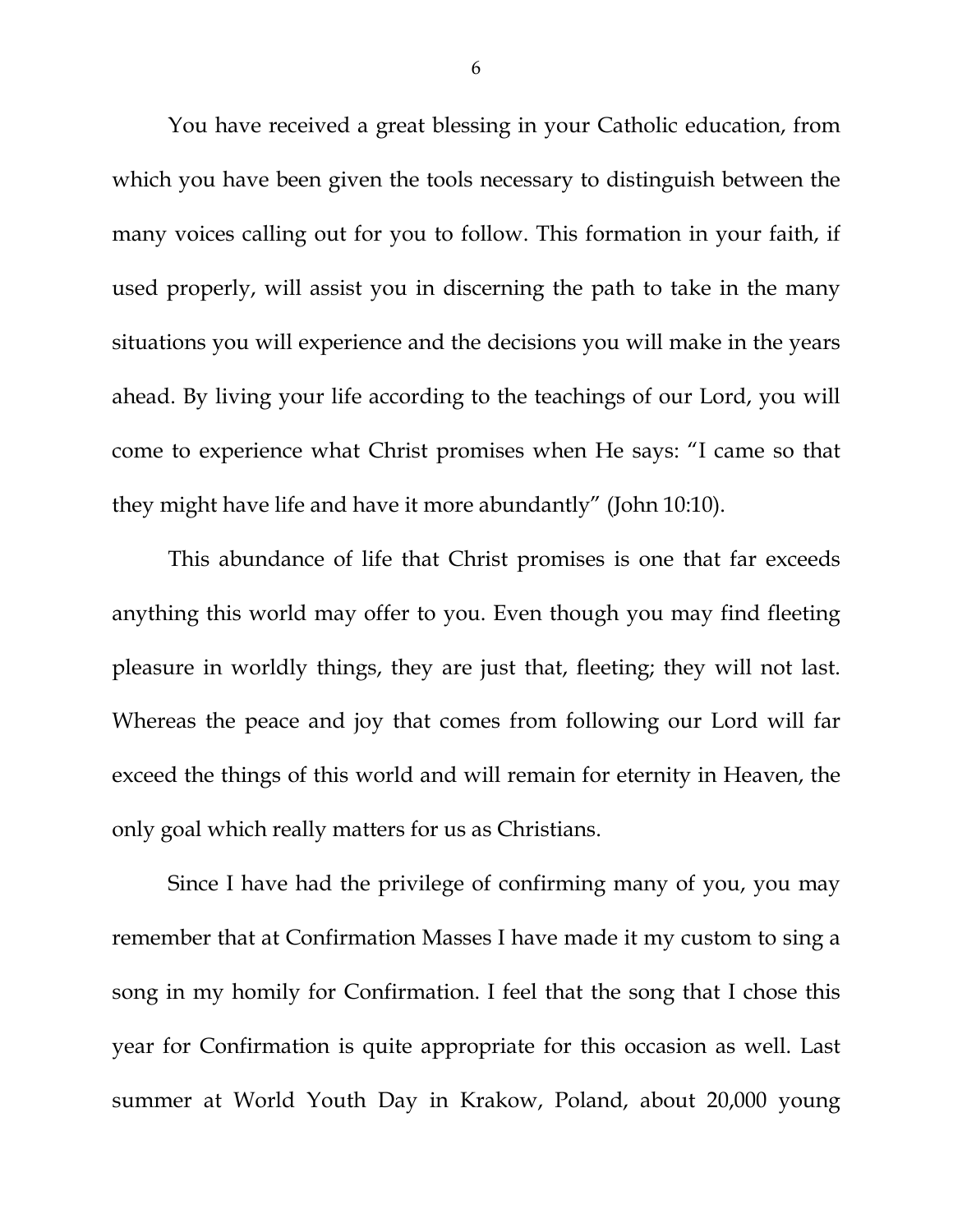people from North America gathered in a basketball arena for a Holy Hour, which included a song by Matt Maher called "Your Grace Is Enough." As I sing this song for you, I invite all of you to join in singing the refrain. It is my hope that as you embark on this new time in your lives that you will remember that even though you will not always have the many people around you who have supported you to this point, that our Lord, never leaves you, He has sent the Holy Spirit to help guide you through any situation and that His Grace is Enough to sustain you in your lives of faith in the midst of the world.

## **Matt Maher – Your Grace Is Enough**

Great is Your faithfulness, oh God You wrestle with the sinner's restless heart You lead us by still waters and to mercy And nothing can keep us apart

So remember Your people Remember Your children Remember Your promise, oh God

Your grace is enough Your grace is enough Your grace is enough for me

Great is Your love and justice, God of Jacob You use the weak to lead the strong You lead us in the song of Your salvation And all Your people sing along